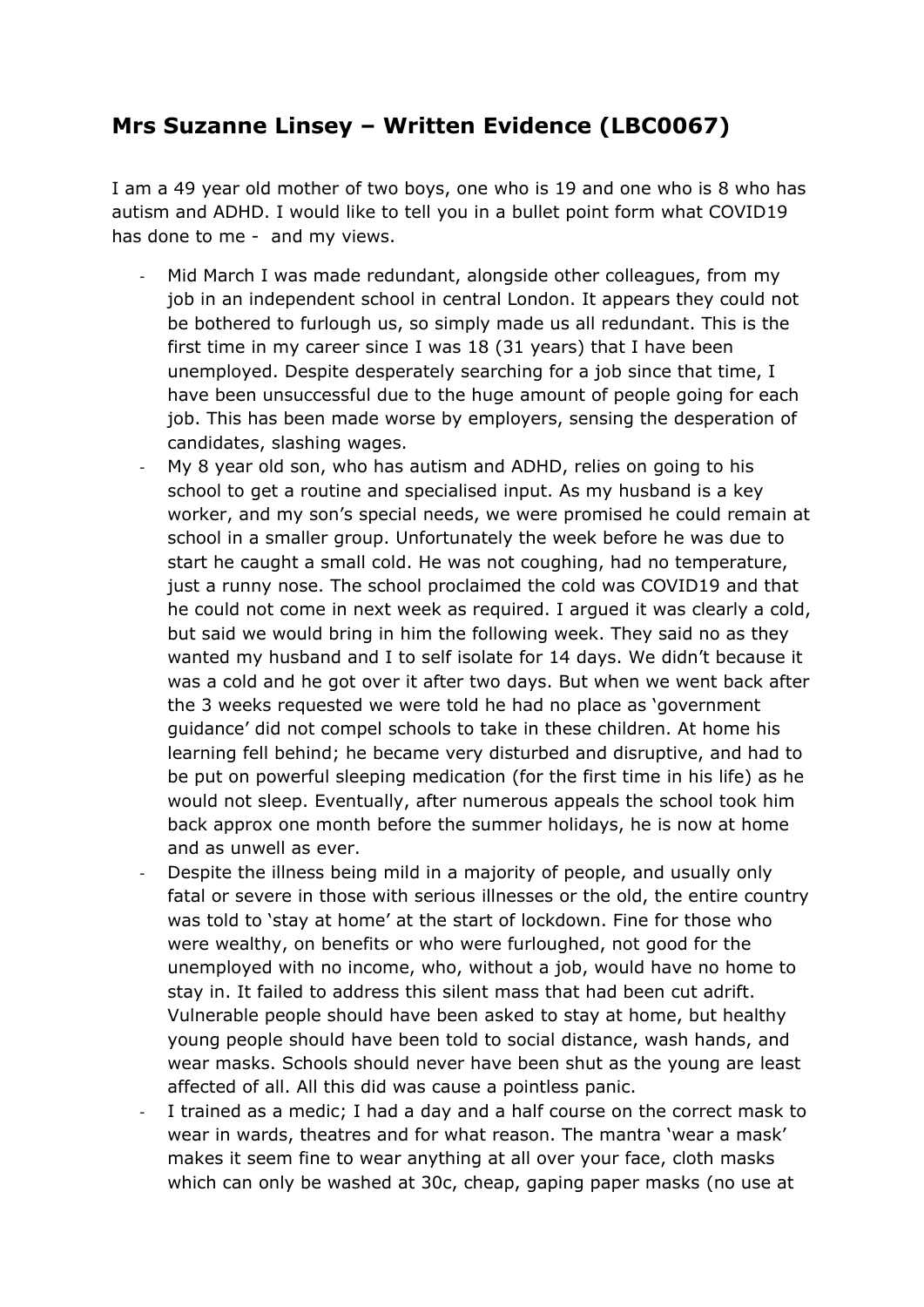all). People are seen walking around lifting them up and down (rendering them useless), or, as I have often seen, wear them over their mouth only. I think this message was the government trying to look like it was doing something, otherwise it should have communicated WHAT masks people should wear (medical grade), where they can be obtained from, and dos and don'ts (don't keep taking them on and off for example). But they didn't.

- The government claims it uses science to inform its decisions. Why then does COVID seem to infect people in food stores, but not in pubs or restaurants? Clearly the government has been lobbied by the powerful food and beverage trade to keep them open. But this is not science at all. Wear masks and social distance EVERYWHERE there are crowds close to you, or not at all! Why were masks supposedly compulsory at the end of July, when cases were going down, not at the start?
- Vital and lifesaving treatment was stopped because of COVID. A vital cancer test I should have had was postponed from February until June, but I only got the test in June due to my arguing with the NHS. A 35 year old female friend, with three children, had her lifesaving chemo stopped for two months due to the hospital having to be 'on standby' for COVID. She had one more month that she could wait or the cancer would return, and she would have died. A small chance of dying of COVID but a 100% chance of this young mum dying due to being thrown to one side.
- Death certificates are being falsified stating people died of COVID who did not. I know because not one but TWO of my relatives suffered this. My 80 year old Uncle who had COVID a long while back, recovered, and then went to hospital a long while later with heart problems. He then sadly died of a heart attack which was confirmed with the family. The death certificate said his death was due to COVID. My 53 year old friend who had health problems, again had COVID a while back, recovered quickly and was her usual self for weeks, until a long standing kidney complaint sent her to hospital where she died of renal failure. Her death certificate stated, again, she died of COVID. Why is this happening? Is the government swelling figures to cause fear and panic?

My family and I have suffered immeasurably due to, not the virus itself, which I believe I had in February (it lasted a week and I still travelled to work in London every day with it) but due to the huge, long lasting and appalling damage that this massive over reaction and widespread panic has caused to society and the economy. People have become fearful, turned against each other, scared of their own shadow – perhaps this is what was intended by the government all along?

I am now severely depressed, I have no income, my son has been terribly let down by the education system and it seems that the situation will not be better for a long while. The country now needs a massive injection of money to restart the economy, the government needs to stop chopping and changing its 'guidance' on a whim and stop terrifying the people. If we do not get a grip on